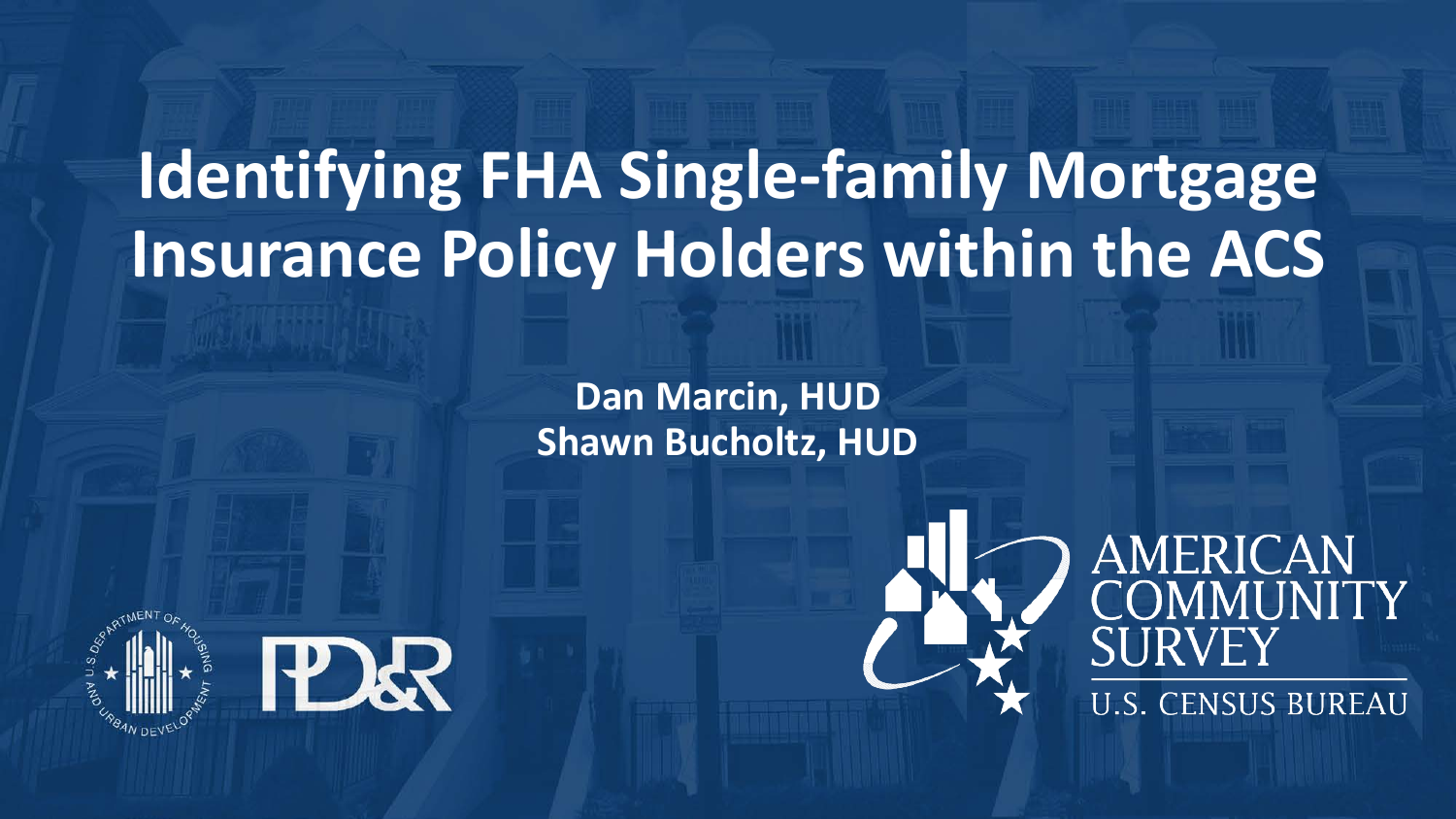

## **Disclaimer**

The Census Bureau's Disclosure Review Board and Disclosure Avoidance Officers have reviewed this data product for unauthorized disclosure of confidential information and have approved the disclosure avoidance practices applied to this release.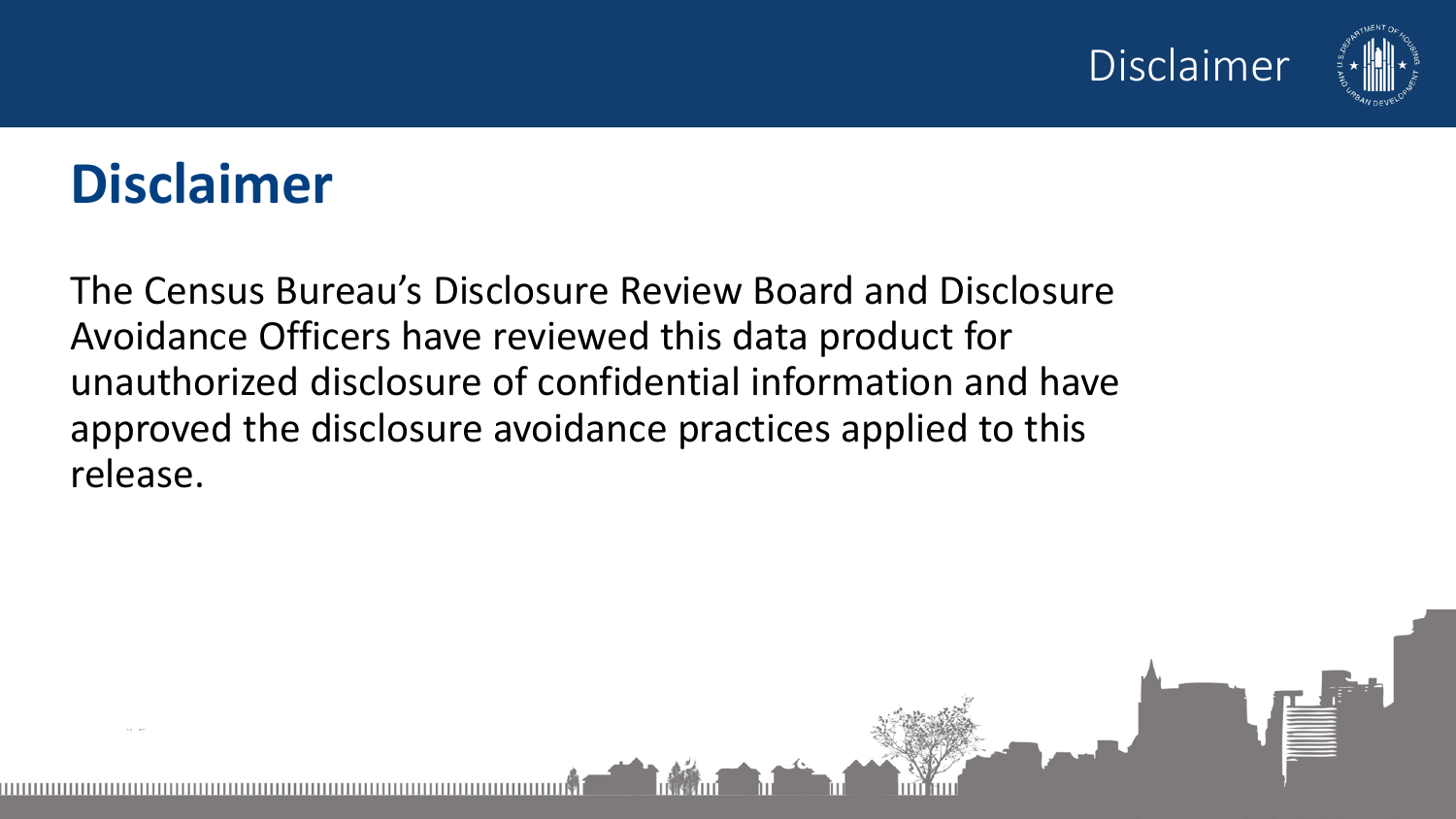



## **Background**

- Approximately 7.9 million single-family housing (SF) units have mortgage insurance issued by FHA.
- HUD has limited *current* information about the FHA-insured SF units or their occupants.

**Footer area**

• HUD has unit-level addresses for all of the FHA-insured SF units.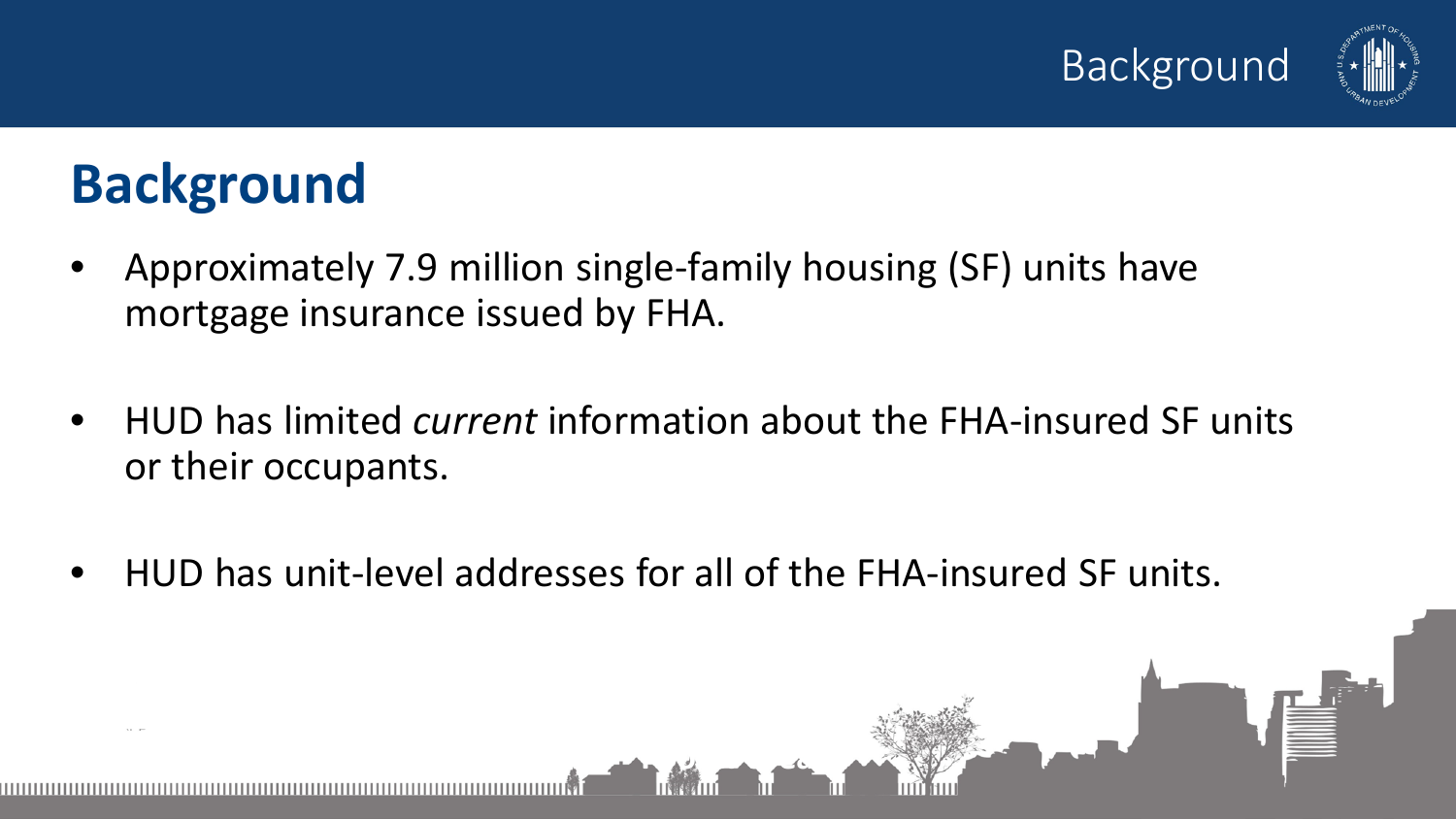



## **Background**

- We used address matching to identify FHA-insured SF units in the ACS.
- In each year of the ACS, we are able to identify approximately 110,000 ACS housing units as being FHA-insured SF units.
- By matching the two data sources, we can learn more about these FHA-insured SF units and their occupants without having to conduct expensive one-off surveys.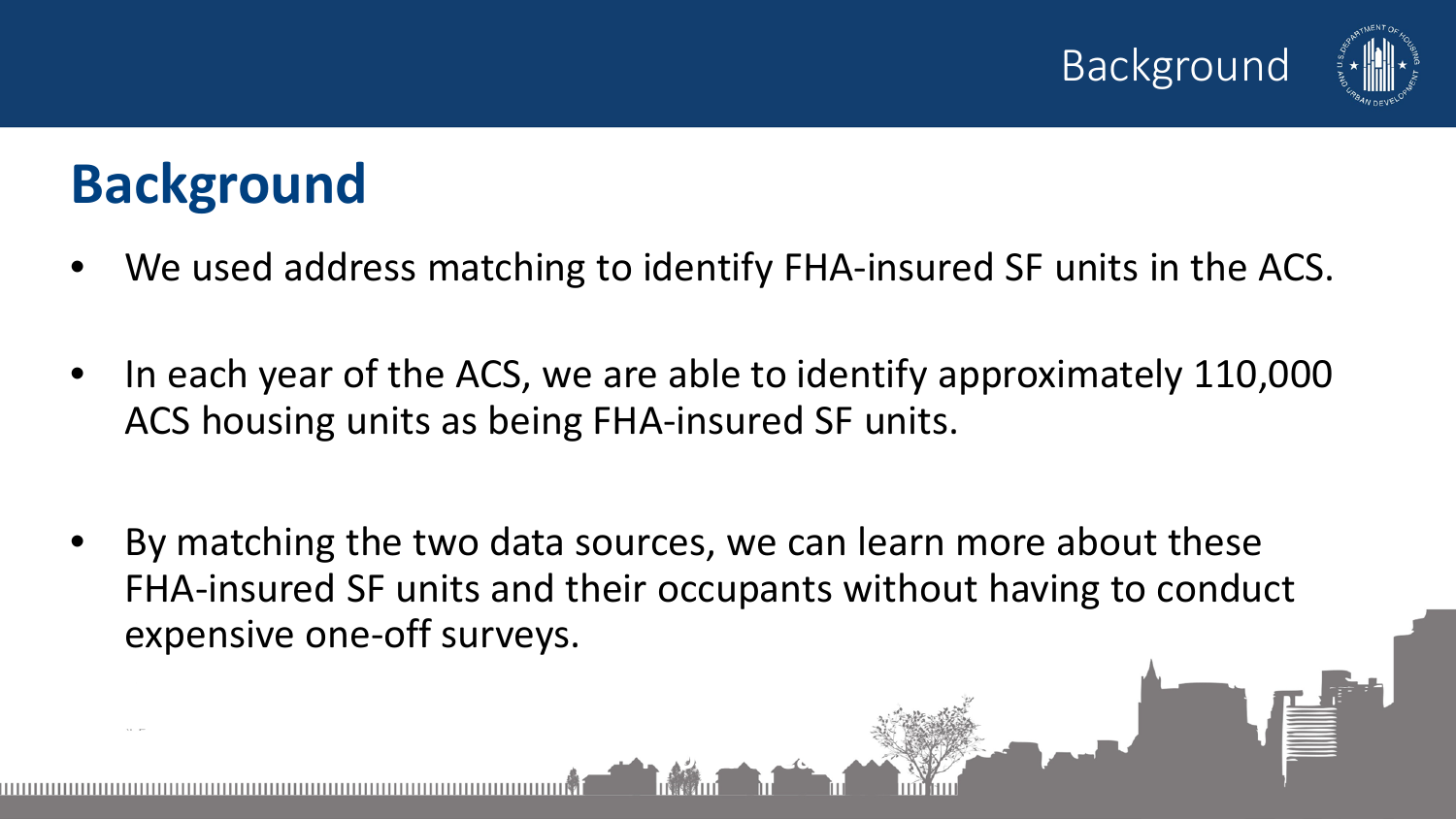

### **Outline**

- How did we perform the match?
- Did our matching process work?
- What have we learned from the matched data?
- How can you get access to the matched data?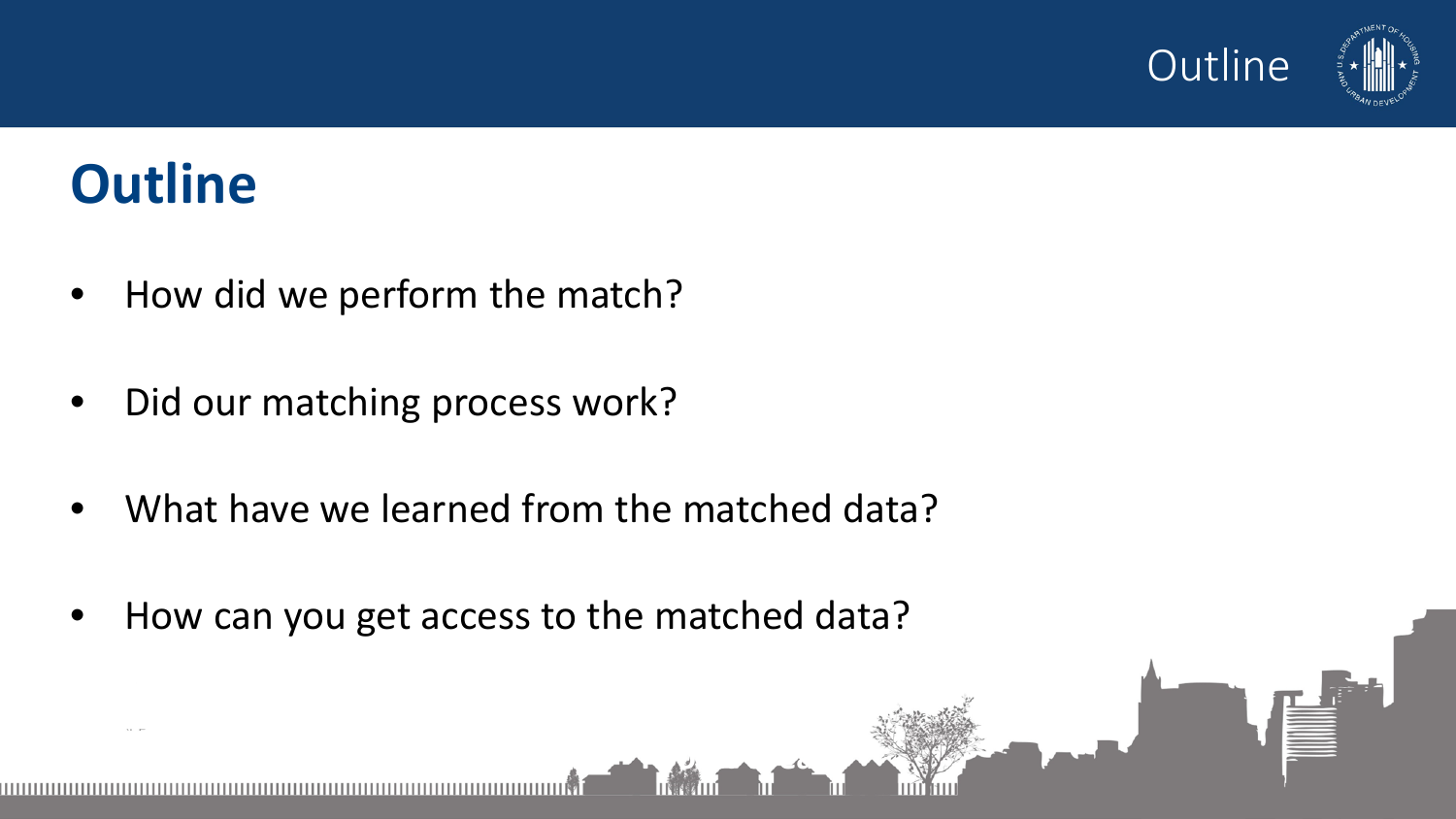#### Matching process



## **Annual Matching Process**

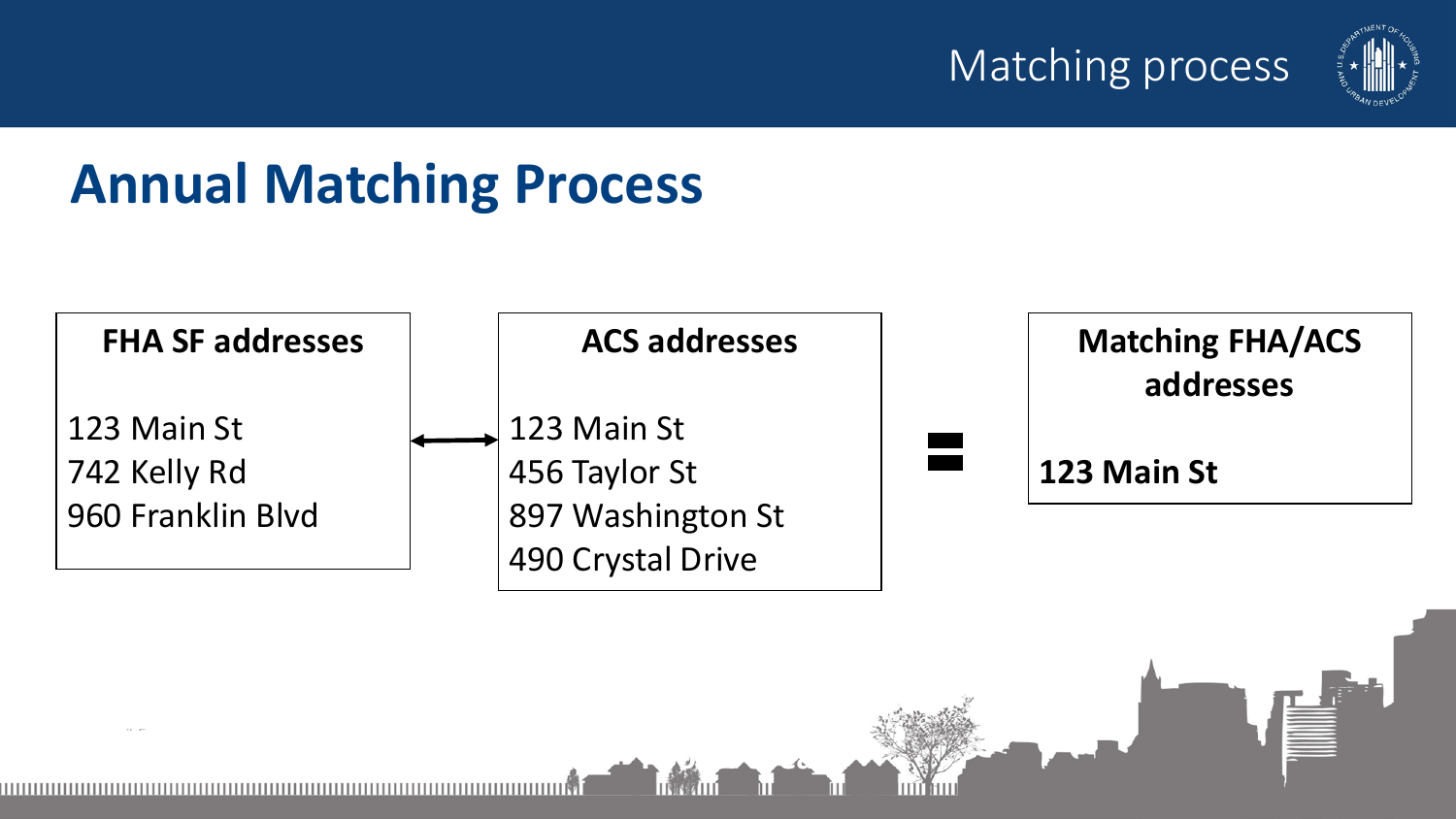



### **Matching Process Outcome**

|                      |                        | <b>FHA Mortgage</b> | <b>Additional FHA</b> |
|----------------------|------------------------|---------------------|-----------------------|
| <b>ACS Record ID</b> | <b>ACS Information</b> | Insurance?          | <b>Information</b>    |
| 100001               |                        | Yes                 |                       |
| 100002               |                        | <b>No</b>           |                       |
| 100003               |                        | <b>No</b>           |                       |
| 100004               |                        | <b>No</b>           |                       |
| 100005               |                        | Yes                 |                       |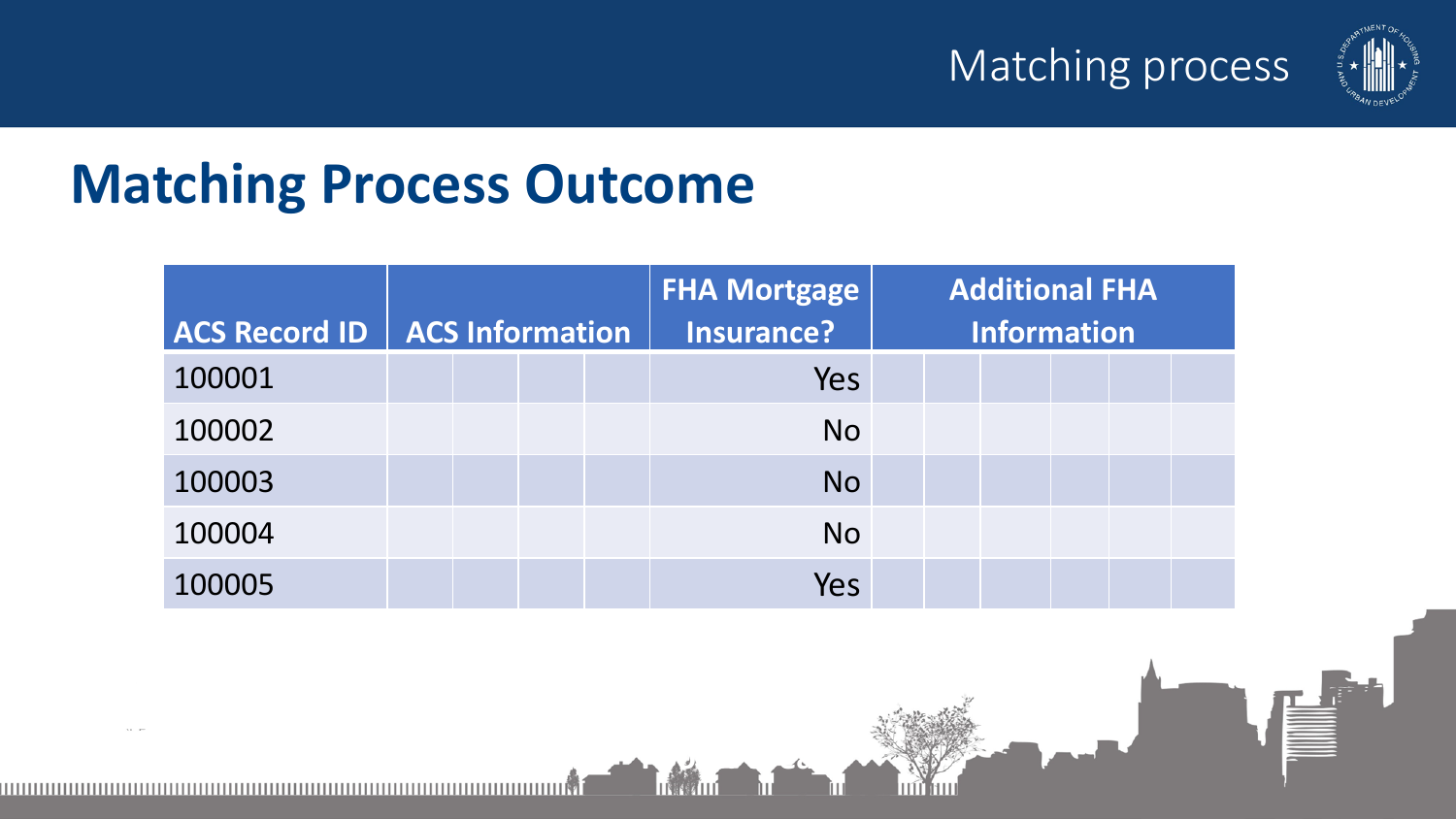



## **Matching Quality Analysis**

| Year | <b>Actual number of</b><br><b>FHA-insured SF</b><br>housing units | <b>ACS-weighted</b><br>estimate of FHA-<br>insured SF units | <b>ACS weighed</b><br>estimate<br><b>Actual Number</b> |
|------|-------------------------------------------------------------------|-------------------------------------------------------------|--------------------------------------------------------|
| 2014 | 8,020,000                                                         | 7,675,000                                                   | 95.7%                                                  |
| 2015 | 8,154,000                                                         | 7,813,000                                                   | 95.8%                                                  |
| 2016 | 8,262,000                                                         | 7,904,000                                                   | 95.7%                                                  |
| 2017 | 8,320,000                                                         | 8,000,000                                                   | 96.2%                                                  |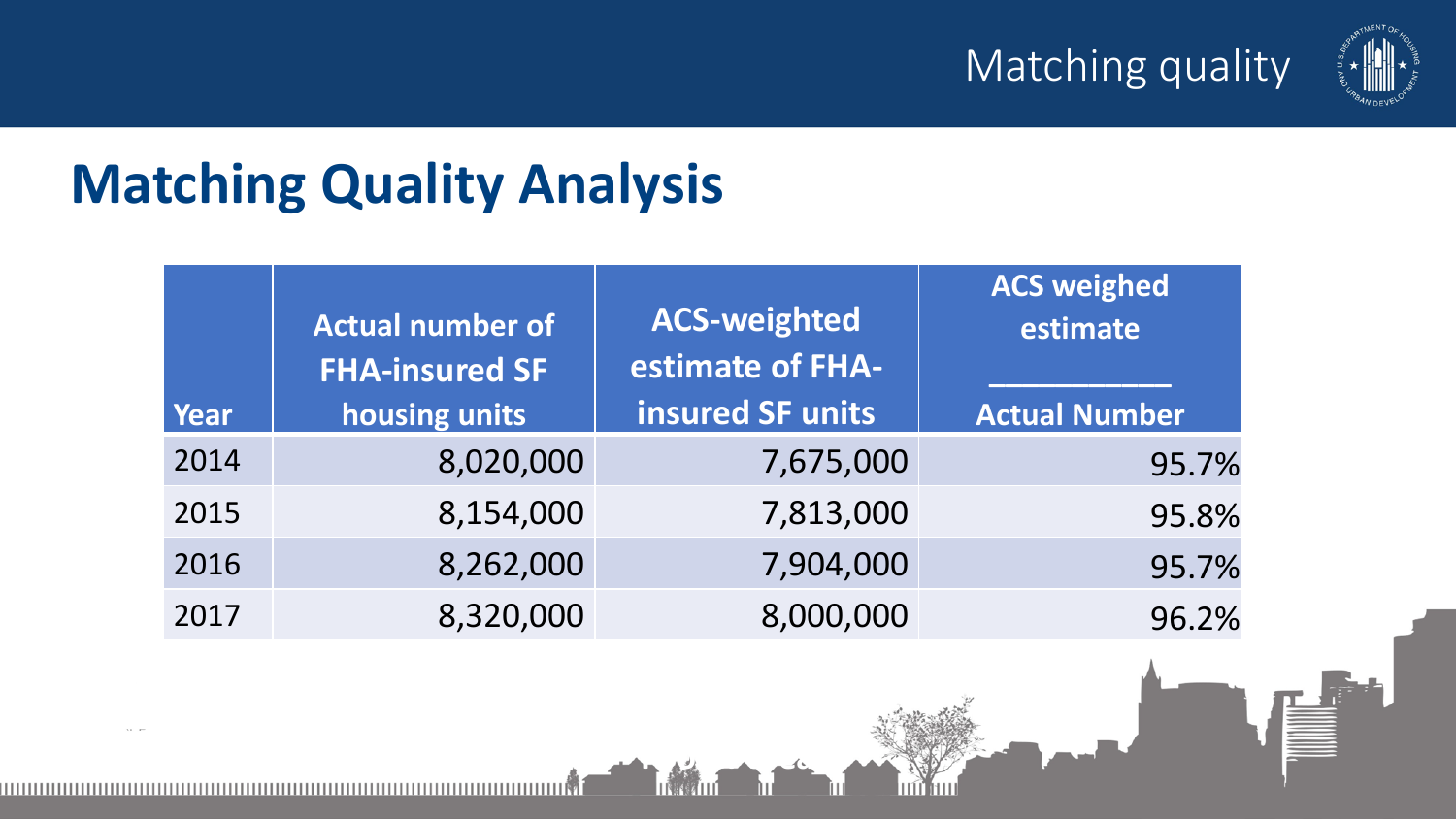

### **What have we learned?**

|                                 | <b>ACS-weighted</b><br>estimate of FHA- |                         |
|---------------------------------|-----------------------------------------|-------------------------|
| 2014 Tenure                     | insured SF units                        | <b>Percent of total</b> |
| Owner-occupied with mortgage    | 6,212,000                               | 81.3%                   |
| Owner-occupied with NO mortgage | 460,500                                 | 6.0%                    |
| Renter-occupied                 | 542,100                                 | 7.1%                    |
| Vacant                          | 429,500                                 | 5.6%                    |
| Total                           | 7,644,000                               | 100.0%                  |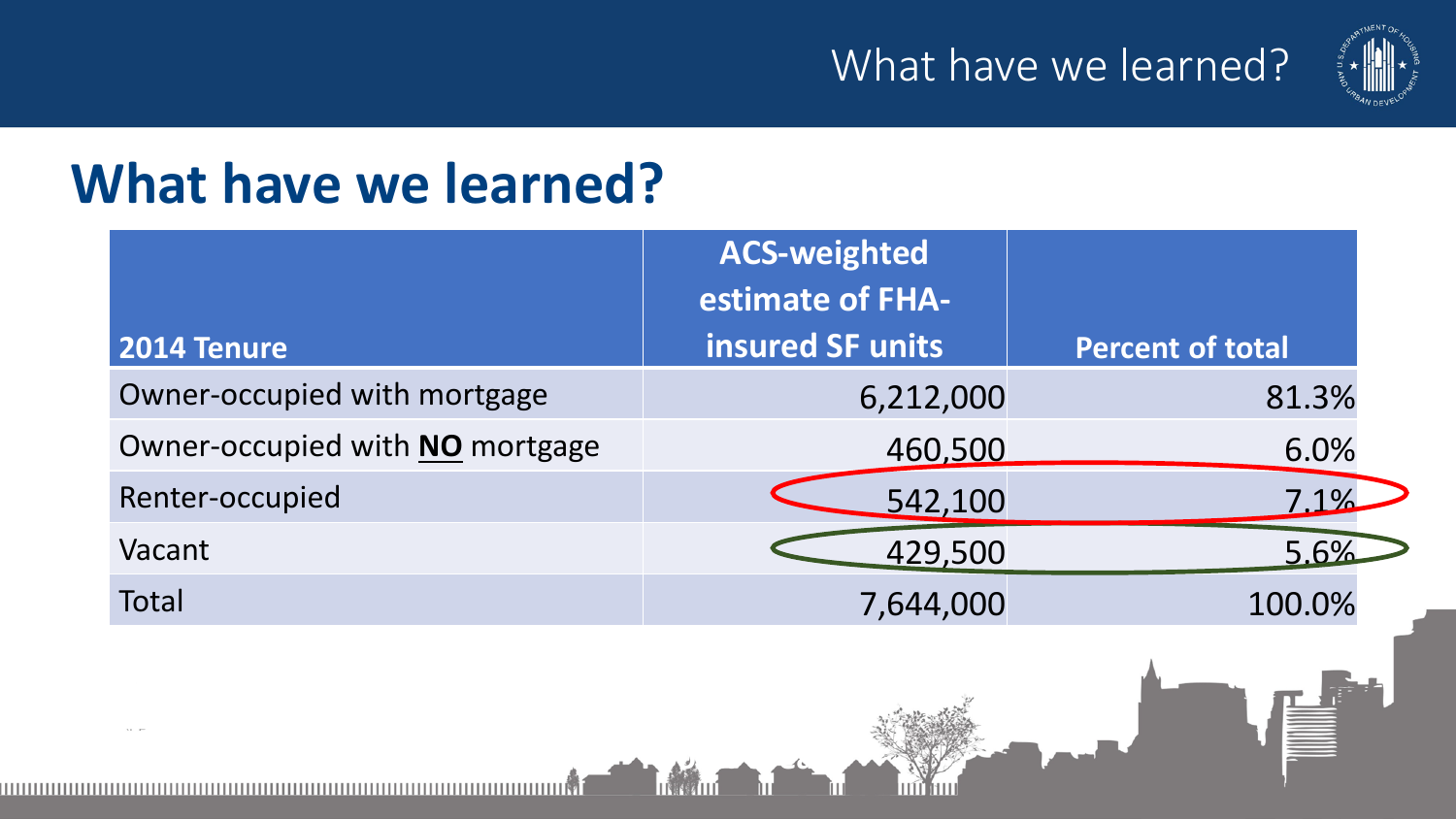

## **What have we learned?**

| <b>Housing Cost as Percent of</b> | <b>ACS-weighted estimate of</b> |                         |
|-----------------------------------|---------------------------------|-------------------------|
| <b>Income</b>                     | <b>FHA-insured SF units</b>     | <b>Percent of total</b> |
| $1 - 10%$                         | 664,400                         | 10%                     |
| $11 - 20\%$                       | 2,391,900                       | 36%                     |
| $21 - 30\%$                       | 1,727,500                       | 26%                     |
| $31 - 50\%$                       | 863,750                         | 13%                     |
| $> 50\%$                          | 930,200                         | 14%                     |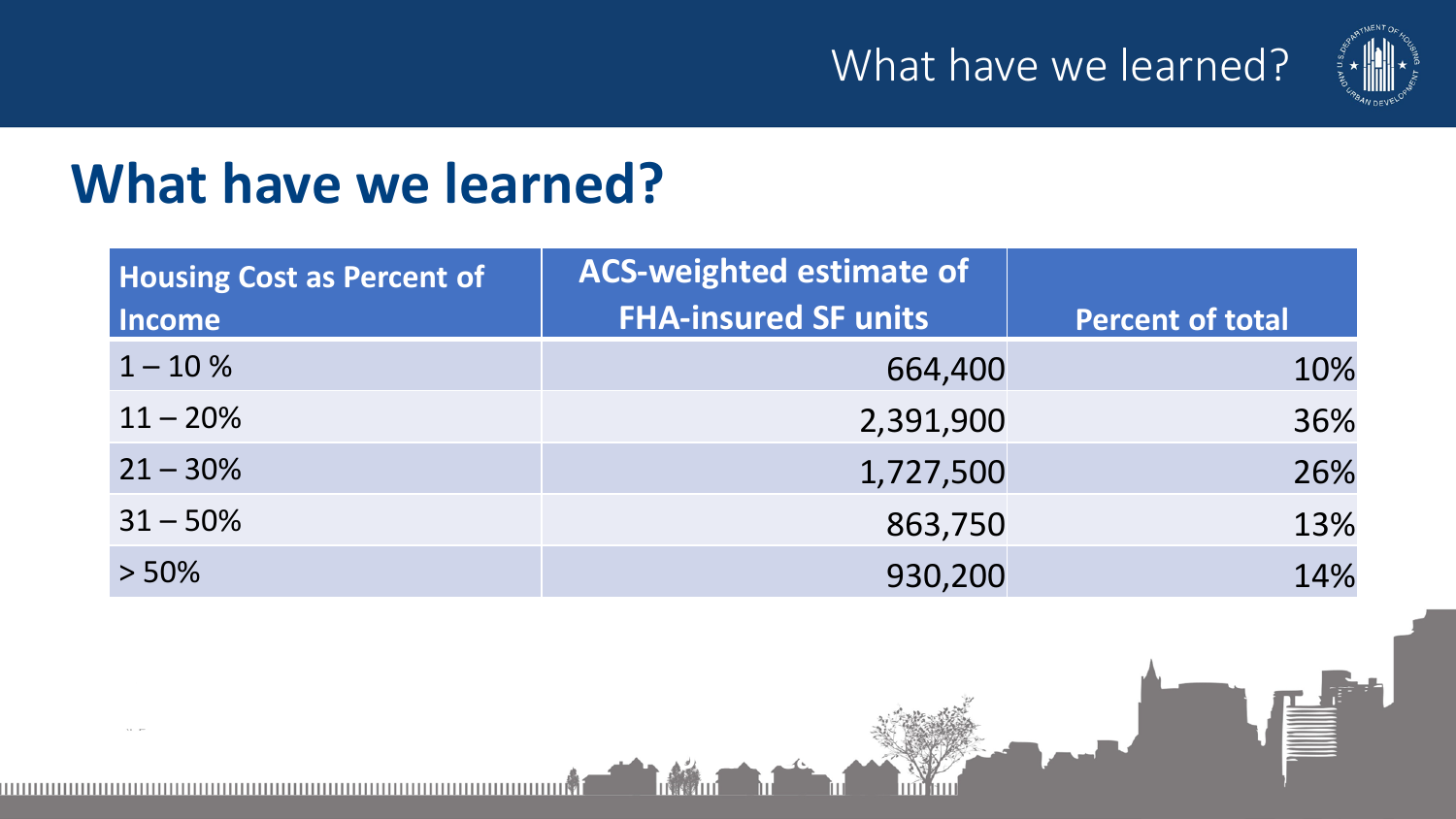

### **What have we learned?**

| Type of building            | <b>ACS-weighted estimate of</b><br><b>FHA-insured SF units</b> | <b>Percent of total</b> |
|-----------------------------|----------------------------------------------------------------|-------------------------|
| Mobile home                 | 179,000                                                        | 2.3%                    |
| Detached single family      | 6,690,800                                                      | 87.2%                   |
| Attached single family      | 572,200                                                        | 7.5%                    |
| Multifamily                 | 232,400                                                        | 3.0%                    |
| Other (boat, RV, van, etc.) | 900                                                            | $< 0.1\%$               |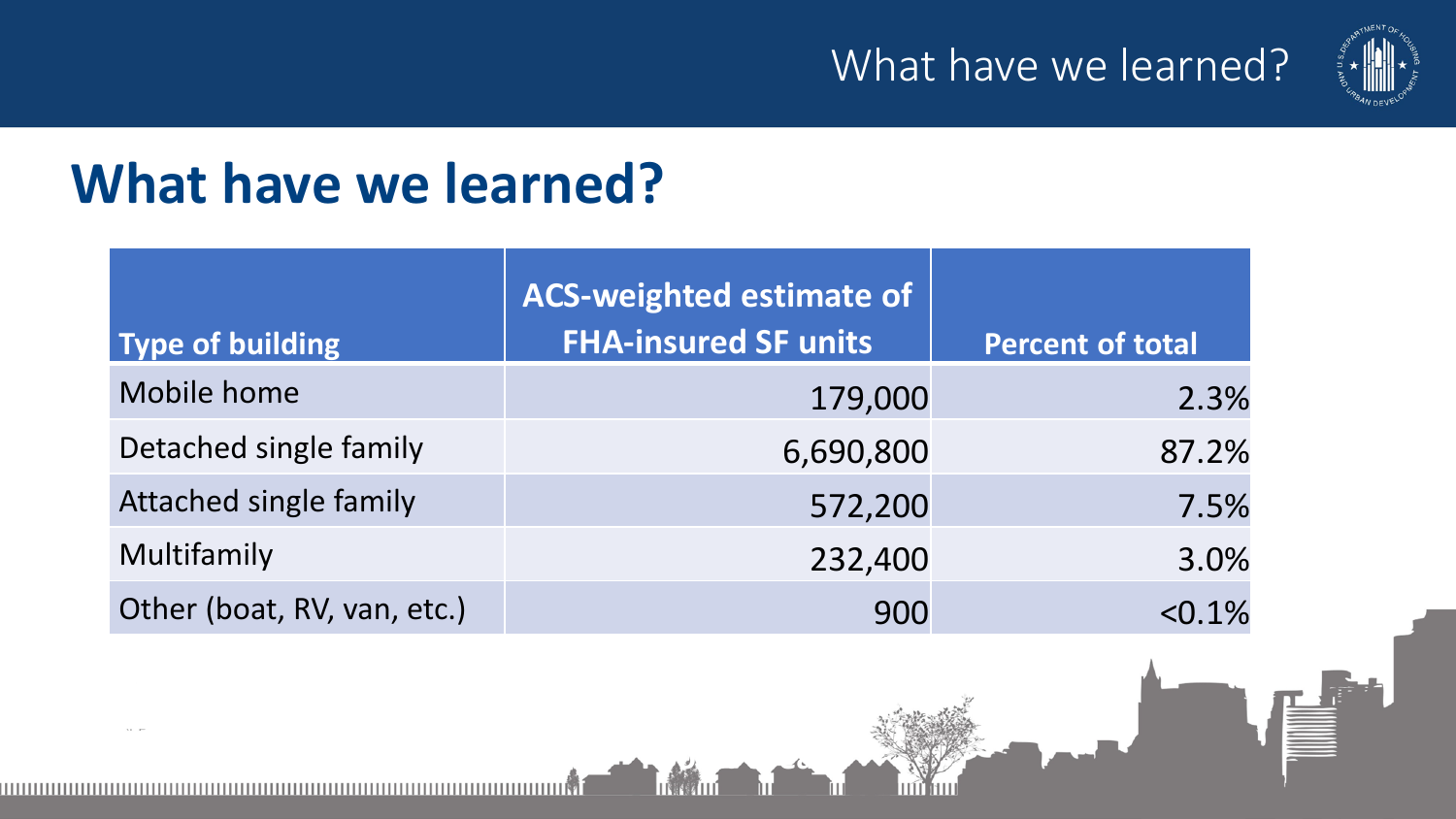

## **What have we learned?**

| <b>Children</b>               | <b>ACS-weighted estimate</b><br>of FHA-insured SF units | Percent of total |
|-------------------------------|---------------------------------------------------------|------------------|
| Children under 6              | 956,800                                                 | 13.2%            |
| Children 6 to 17              | 1,850,200                                               | 25.5%            |
| Children under 6, and 6 to 17 | 856,500                                                 | 11.8%            |
| No children                   | 3,583,300                                               | 49.4%            |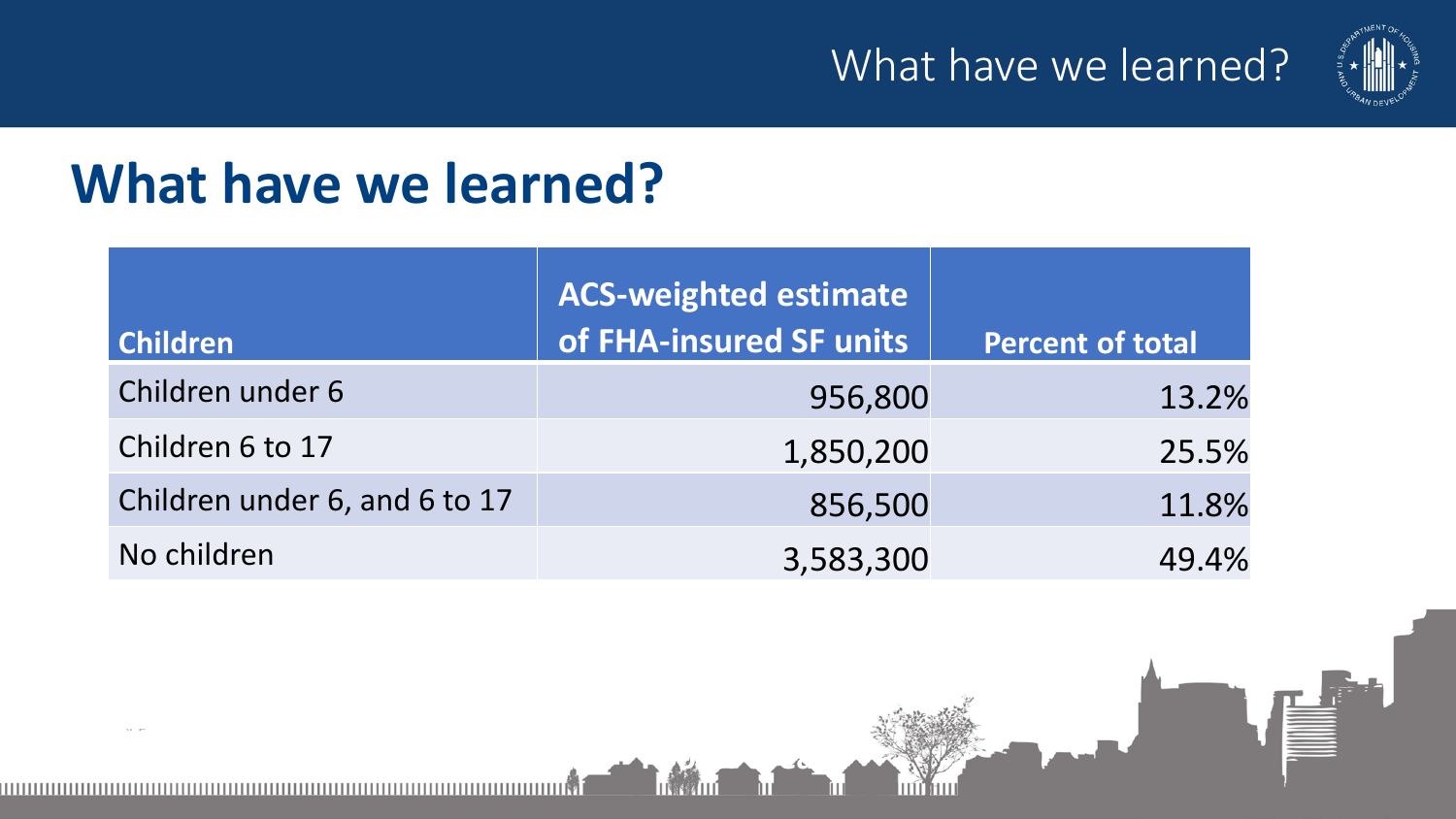

#### **Access**

•Access to the ACS/FHA internal use files is available to researchers through a Census Bureau Research Data Center (RDC) who obtain Special Sworn Status and approval for their project.

•[https://www.census.gov/ces/pdf/Research\\_Proposal\\_Guidelines.pdf](https://www.census.gov/ces/pdf/Research_Proposal_Guidelines.pdf)

• All estimates produced from the ACS/FHA IUFs must go through Census Bureau disclosure review.